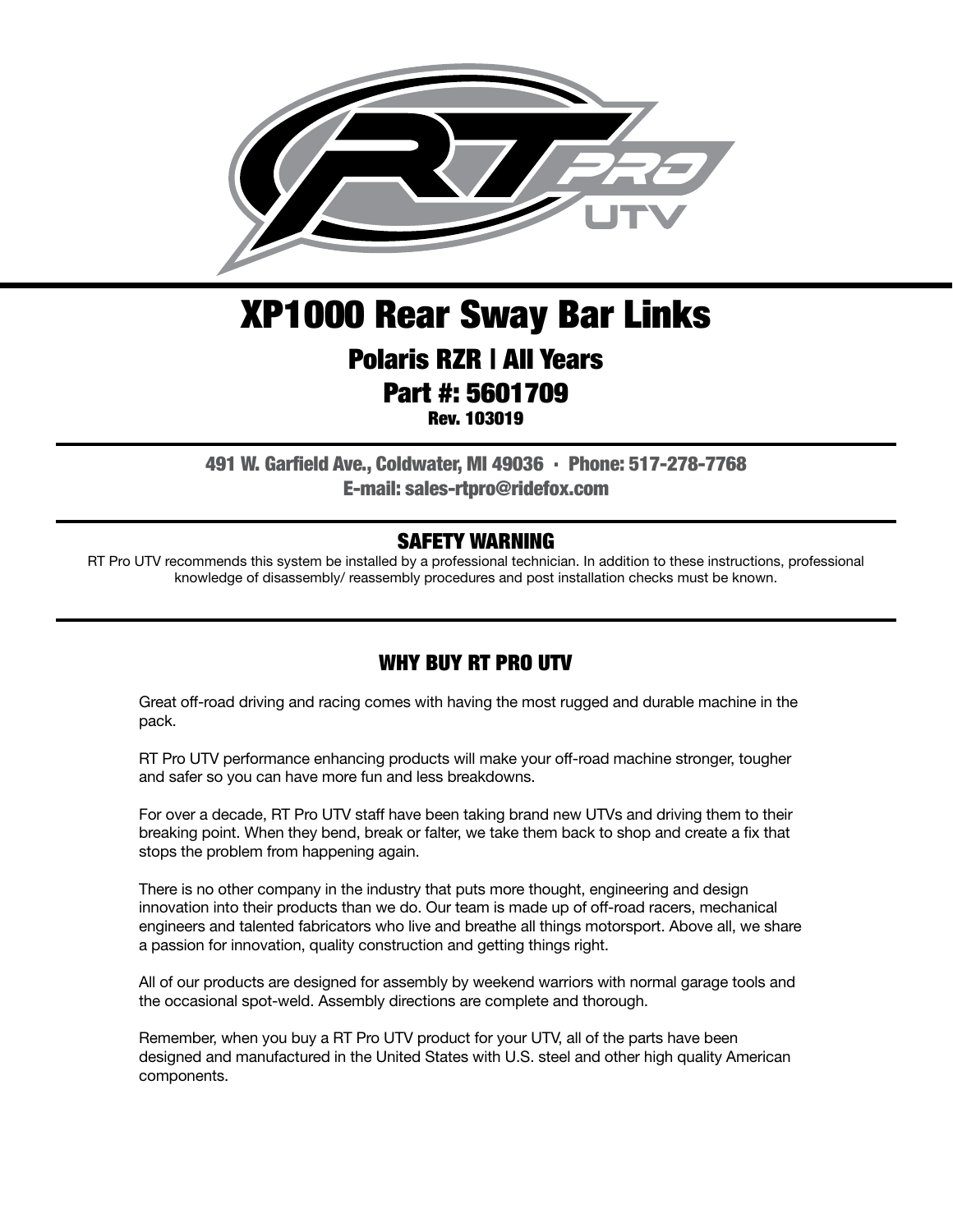

| <b>RTP5601709</b> |                        |            |
|-------------------|------------------------|------------|
| Part #            | <b>Description</b>     | <b>OTY</b> |
| l OSC-XP1-SBLINK  | Rear Sway Bar Link Kit |            |

FITMENT NOTES

None

SPECIAL TOOLS

None

### INSTALLATION TIME

Approximately 1 hours Easy Difficulty